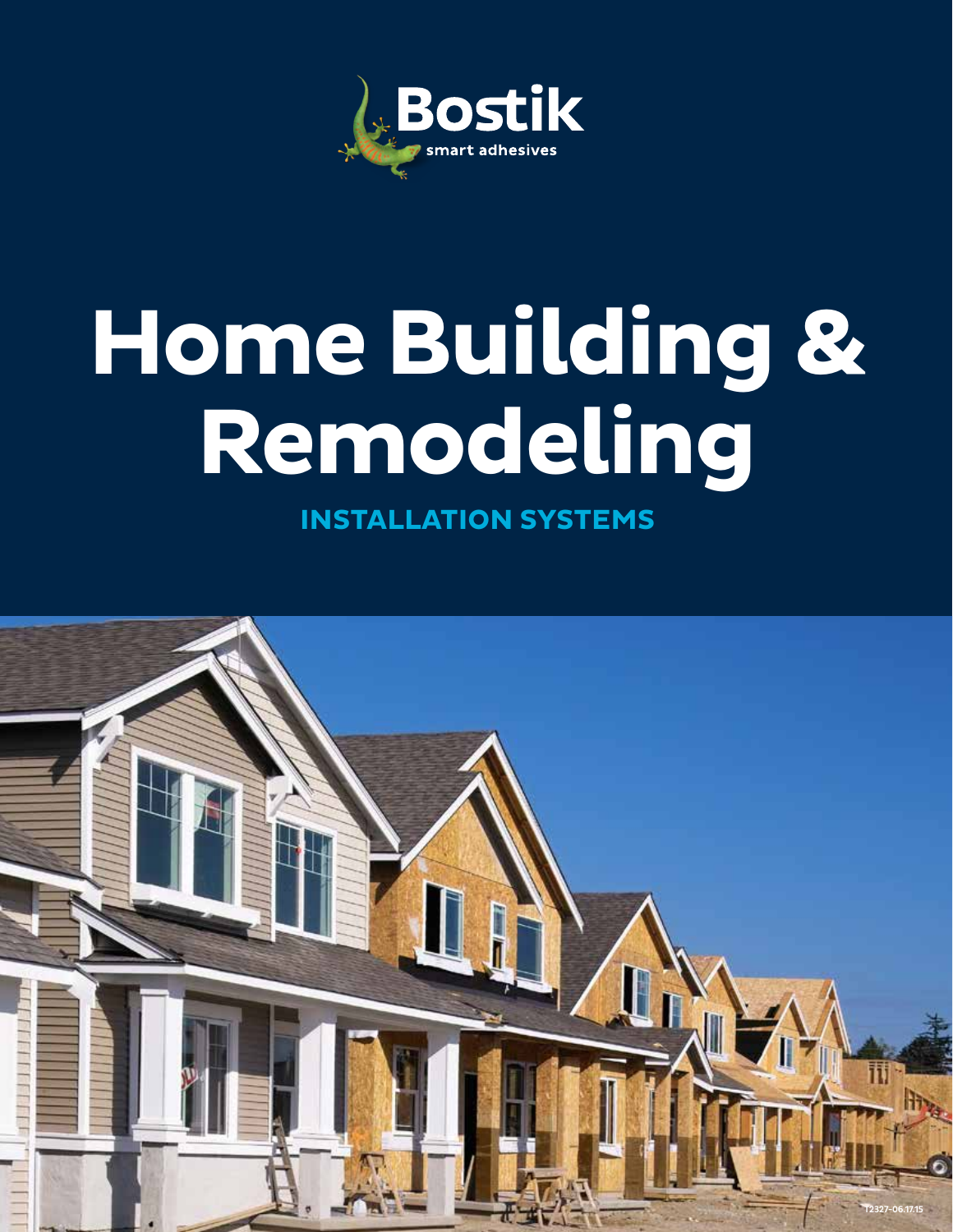

## A "System Solution" For Every Installation

As today's residential home building and remodeling market continues to rebound nationally, Bostik supports its customers by offering system solutions to improve durability, accelerate installation and ultimately, optimize end-user comfort. When your project calls for installing hardwood, resilient, tile, natural stone flooring or wall covering materials, specify a Bostik system. With 125 years of innovation behind us, your expectations will be exceeded!

Bostik is one of the world's largest adhesive companies, with direct access to tomorrow's polymer science research from our parent organization, Arkema. Our innovative formulations offer comprehensive solutions for essentially every single type of bonded material on the market today. So whether it is a hardwood or resilient floor, a stone accent wall, a tile shower

stall or a glass mosaic backsplash for which you'll be specifying an installation system, Bostik offers you the best solution. Your clientele will benefit from a faster installation, a more comfortable living space and the peace-of-mind our system warranties ensure. So, when faced with your next bonding challenge, contact Bostik for the very best system solution!

### **FEATURED PRODUCTS**

and after cure

• Superior sound



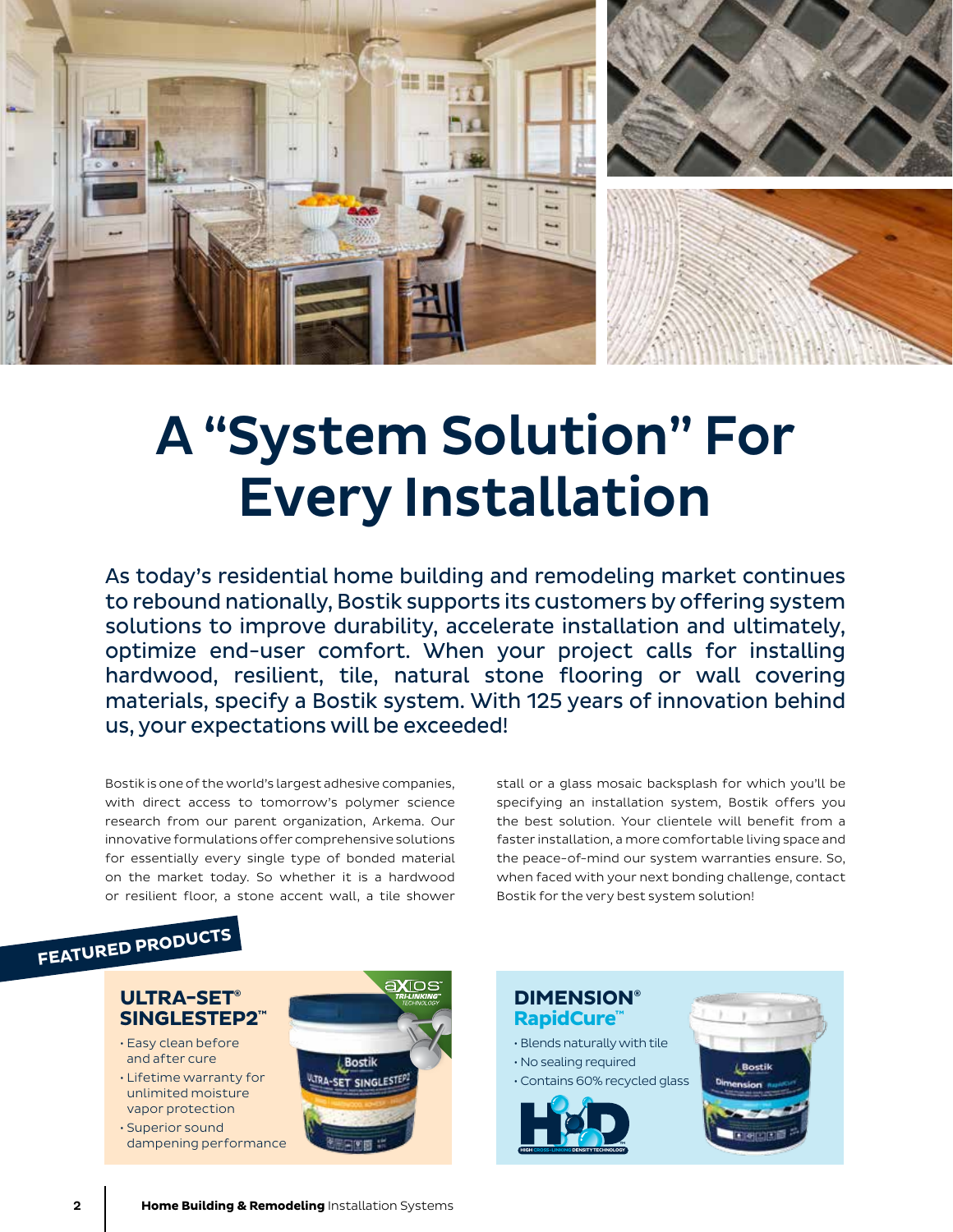

#### **Tile & Stone** Installation Systems

Whether you require a set of materials to install the finest natural stone flooring or a broad spectrum of recycled, glass-based, premium grouts to accentuate any tile, our innovation awaits. We have developed a variety of systems based on your project's budget and required warranty. Innovation, durability and confidence are what Bostik systems bring to each project.

Our recent breakthrough is Dimension® RapidCure™, a reflective, water-based, urethane grout that contains microglass beads and a translucent, urethane binder that both reflect light as well as allow it to pass through. This creates a variety of aesthetic effects in virtually all tile options available today. It may add an elegant sparkle and/or blend naturally with traditional tile and stone. It also creates a three dimensional effect within clear glass tile installations.





| <b>SYSTEM</b>            | <b>SURFACE PREPARATION</b>    | <b>WATERPROOFING</b><br><b>&amp; CRACK ISOLATION</b> | <b>MORTARS &amp; THIN SETS</b>                                                                                                | <b>GROUTS</b>                                                                                                            |
|--------------------------|-------------------------------|------------------------------------------------------|-------------------------------------------------------------------------------------------------------------------------------|--------------------------------------------------------------------------------------------------------------------------|
| 25 Year<br>System        | - SL-150™ & Universal Primer™ | - Ultra-Set® Advanced<br>- Black-Top™                | - Single-Flex® FS<br>with 425™ Admixture<br>$-$ Reflex <sup>®</sup><br>- StoneWall™<br>- Big Tile and Stone™<br>- Glass-Mate™ | - Dimension® RapidCure™<br>- TruColor® RapidCure™<br>- EZPoxv™<br>- Ceramic Tile Grout™ (Sanded)<br>with 1900™ Admixture |
| 10 Year<br><b>System</b> | - SL-150™ & Universal Primer™ | $-GoldPlus^{m}$                                      | - Single-Flex® FS<br>$-$ Single-Flex®<br>- Bostik PM™                                                                         | - Ceramic Tile Grout™<br>(Sanded & Unsanded) with<br>425™ Admixture                                                      |
| 5 Year<br><b>System</b>  | - SL-150™ & Universal Primer™ | - GoldPlus™                                          | - Porcelain-Mate™                                                                                                             | - Ceramic Tile Grout™ (Sanded)<br>- Dry Tile Grout™ (Unsanded)                                                           |